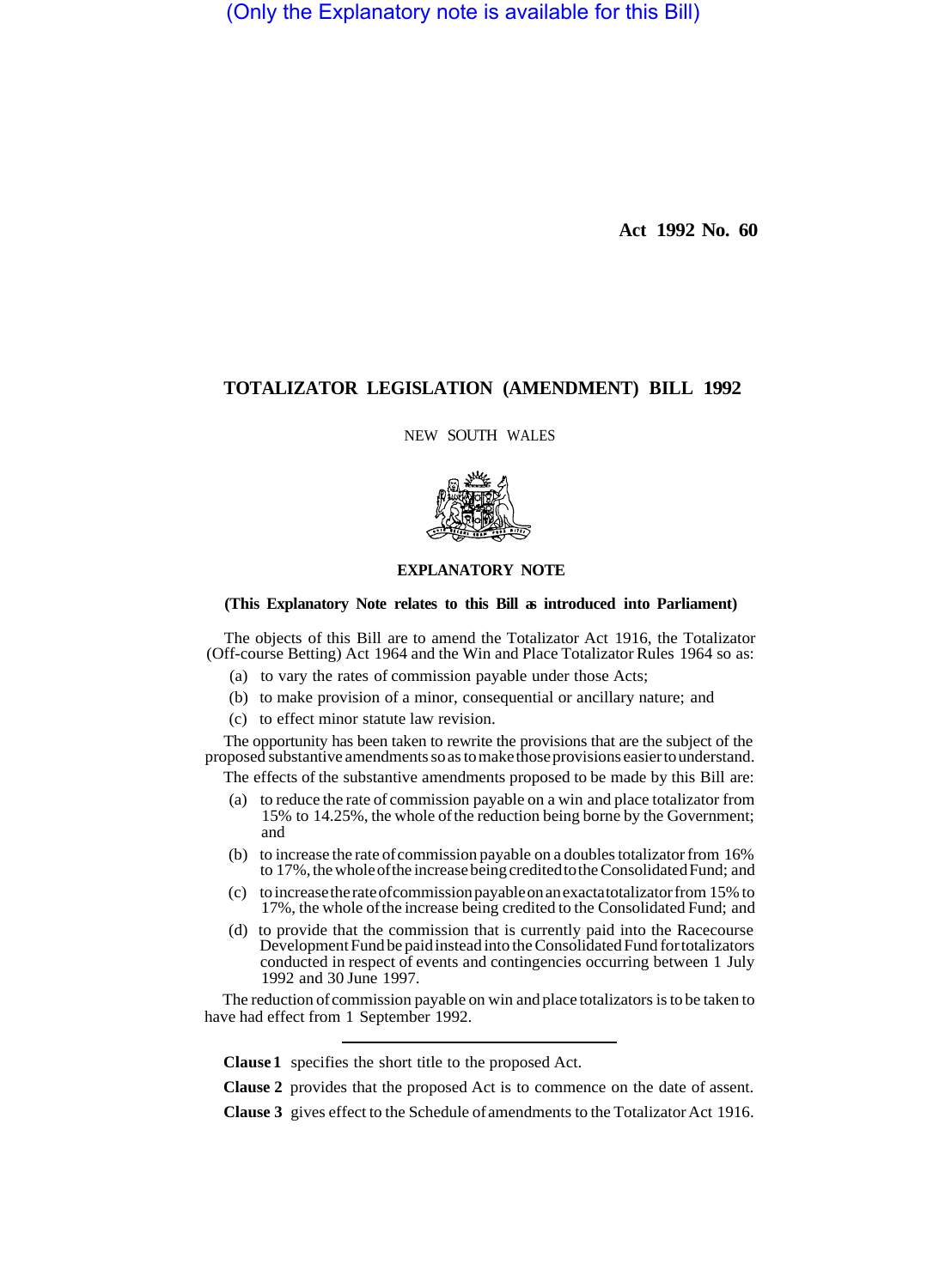*Totalizator Legislation (Amendment) 1992 [Act I992 No. 60]* 

**Clause 4** gives effect to the Schedule of amendments to the Totalizator (Off-course Betting) Act 1964.

**Clause 5** amends the Win and Place Totalizator Rules 1964 so as to give effect to the objects of the proposed Act with respect to those Rules.

**Schedule** 1 amends the Totalizator Act 1916 so as to give effect to the objects of the proposed Act with respect to that Act.

- With regard to totalizators conducted at Sydney metropolitan racecourses:
- (a) proposed section 8B provides for deductions totalling 17% for doubles totalizators compared with the current deductions totalling 16% effected by the existing section 8 (4); and
- (b) proposed section 8C provides for deductions totalling 17% for exacta totalizators compared with the current deductions totalling 15% effected by the existing section 8 (3); and
- (c) proposed section 8D provides for deductions totalling 15% for quinella totalizators compared with the current deductions totalling 15% effected by the existing section 8 (3); and
- (d) proposed section 8E provides for deductions totalling 20% for superfecta totalizators compared with the current deductions totalling 20% effected by the existing section 8 (6); and
- (e) proposed section 8F provides for deductions totalling 17% for multiple selection totalizators compared with the current deductions totalling 17% effected by the existing section 8 (5); and
- (f) proposed section 8G provides for deductions totalling 14.25% for all other totalizators compared with the current deductions totalling 15% effected by the existing section 8 (3).
- With regard to totalizators conducted at country racecourses:
- proposed section 9B provides for deductions totalling 17% for doubles (a) totalizators compared with the current deductions totalling 16% effected by the existing section 8A (4); and
- (b) proposed section 9C provides for deductions totalling 17% for exacta totalizators compared with the current deductions totalling 15% effected by the existing section 8A (3); and
- proposed section 9D provides for deductions totalling 15% for quinella (c) totalizators compared with the current deductions totalling 15% effected by the existing section 8A (3); and
- (d) proposed section 9E provides for deductions totalling 20% for superfecta totalizators compared with the current deductions totalling 20% effected by the existing section 8 (6); and
- proposed section 9F provides for deductions totalling 17% for multiple selection totalizators compared with the current deductions totalling 17% effected by the existing section 8A (5); and (e)
- proposed section 9G provides for deductions totalling 14.25% for all other totalizators compared with the current deductions totalling 15% effected by the existing section 8A (3).  $(f)$